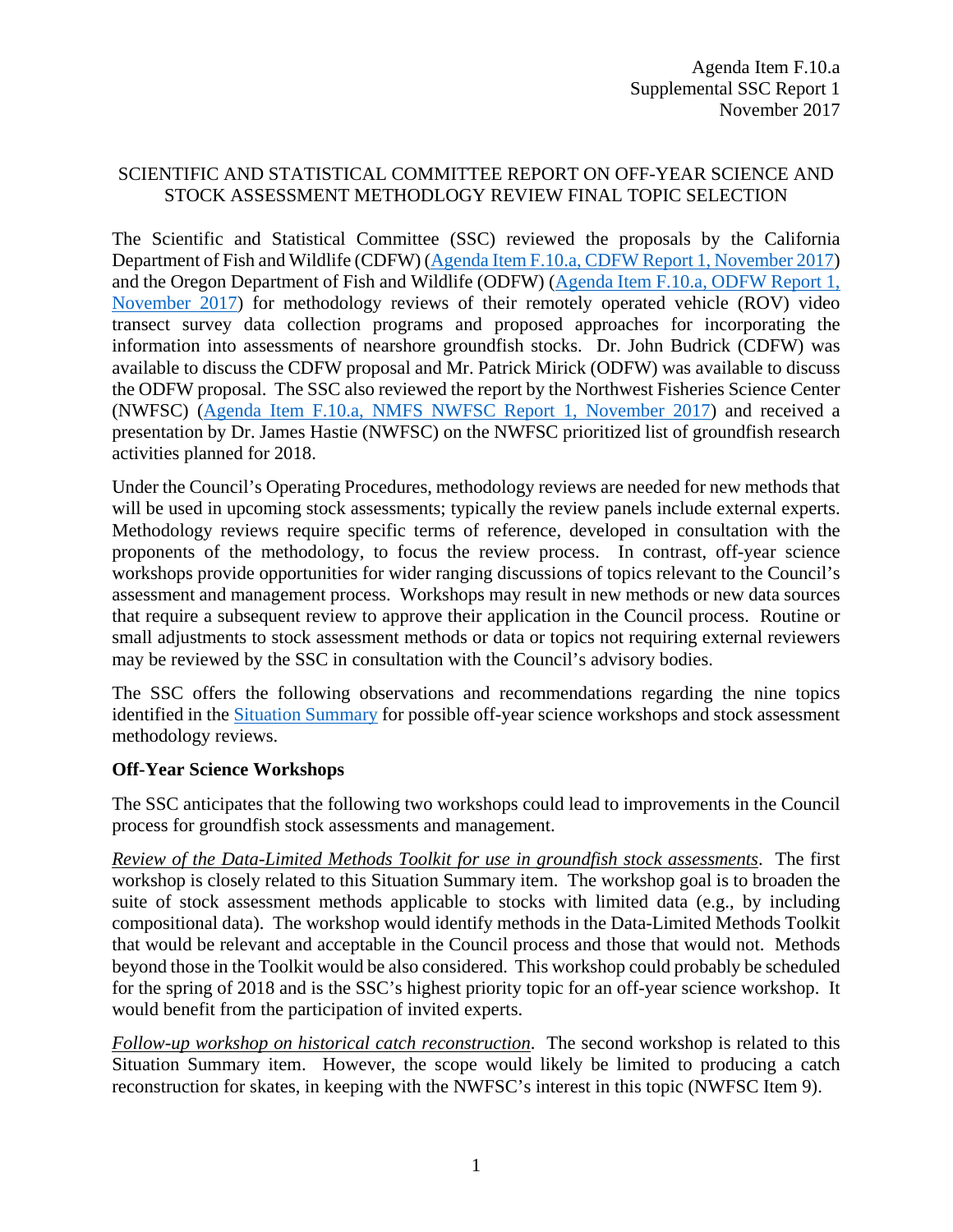The skate catch reconstruction will require the development of estimates of both landed and discarded catch. Other species could be reviewed at this workshop if new reconstructions are available. The workshop, which could be scheduled for the fall of 2018, would not require the expertise of outside reviewers.

### **Methodology Reviews**

Three items from the Situation Summary list would be suitable for formal Methodology Reviews during 2018.

*Improve catch estimation methods in sparsely sampled mixed stock fisheries*. Work by the Southwest Fisheries Science Center on the Bayesian statistical approach associated with this topic was presented previously to the SSC Groundfish Subcommittee [\(Agenda Item I.2, Attachment 1,](http://www.pcouncil.org/wp-content/uploads/2017/02/I2_Att1_Catch_Reconstruction_Workshop_Report_Mar2017BB.pdf) [March 2017\)](http://www.pcouncil.org/wp-content/uploads/2017/02/I2_Att1_Catch_Reconstruction_Workshop_Report_Mar2017BB.pdf). If the approach is approved, it would likely lead to the eventual replacement of the current ad hoc system of borrowing sample data to partition mixed-species landings (e.g., rockfish) to the species level. The SSC was informed that a demonstration application of the methodology could be ready for a formal review during February or March 2018. The SSC views this as its highest priority groundfish methodology topic for 2018.

*Proposed remotely operated vehicle (ROV) survey of nearshore stocks, California & Oregon*. The SSC recommends a second methodology review during 2018 of the CDFW and ODFW programs for collecting video transect survey data, which were developed independently but use similar approaches. A specific focus of the workshop will be how the data can be used to inform stock assessments. This second Methodology Review could probably take place during the fall.

## **SSC Groundfish Subcommittee Activities**

*Best practices for modeling conditional age-at-length data*. Although this item was listed in the Situation Summary as a workshop, the SSC recommends that this activity be addressed by the SSC's Groundfish Subcommittee (GFSC) at a GFSC meeting or webinar late in 2018 or early in 2019 to revise the Accepted Practices Guidelines. Other potential revisions to the Guidelines include approaches for developing representative compositional data (NWFSC Item 22) and items that may be identified at the upcoming GFSC webinar scheduled for December 1.

The GFSC will need to conduct a review of the two research activities currently underway for the characterization and propagation of stock assessment uncertainty (sigma) for use in acceptable biological catch (ABC) calculations [\(Agenda Item E.2.a, Supplemental](http://www.pcouncil.org/wp-content/uploads/2017/09/E2a_Sup_SSC_Rpt1_SEPT2017BB.pdf) SSC Report 1, September [2017\)](http://www.pcouncil.org/wp-content/uploads/2017/09/E2a_Sup_SSC_Rpt1_SEPT2017BB.pdf). Results based on these two research activities, which will primarily be used by the SSC, will not require a full methodology review. However, they will require approval by the SSC and Council.

# **Remaining Situation Summary Topics**

• *Workshop on transboundary issues in groundfish stock assessments*. Dr. Hastie indicated that Canadian data had been assembled during the 2017 assessment cycle for yelloweye rockfish, yellowtail rockfish, and Pacific ocean perch, and that NWFSC stock assessors could explore how those data could be incorporated into or used to inform the corresponding Council assessments (NWFSC Item 19). He also stated that Dr. Michelle McClure (NWFSC) is on a binational committee that is working to improve coordination of assessments for transboundary stocks. A transboundary workshop would be appropriate only after preliminary results have